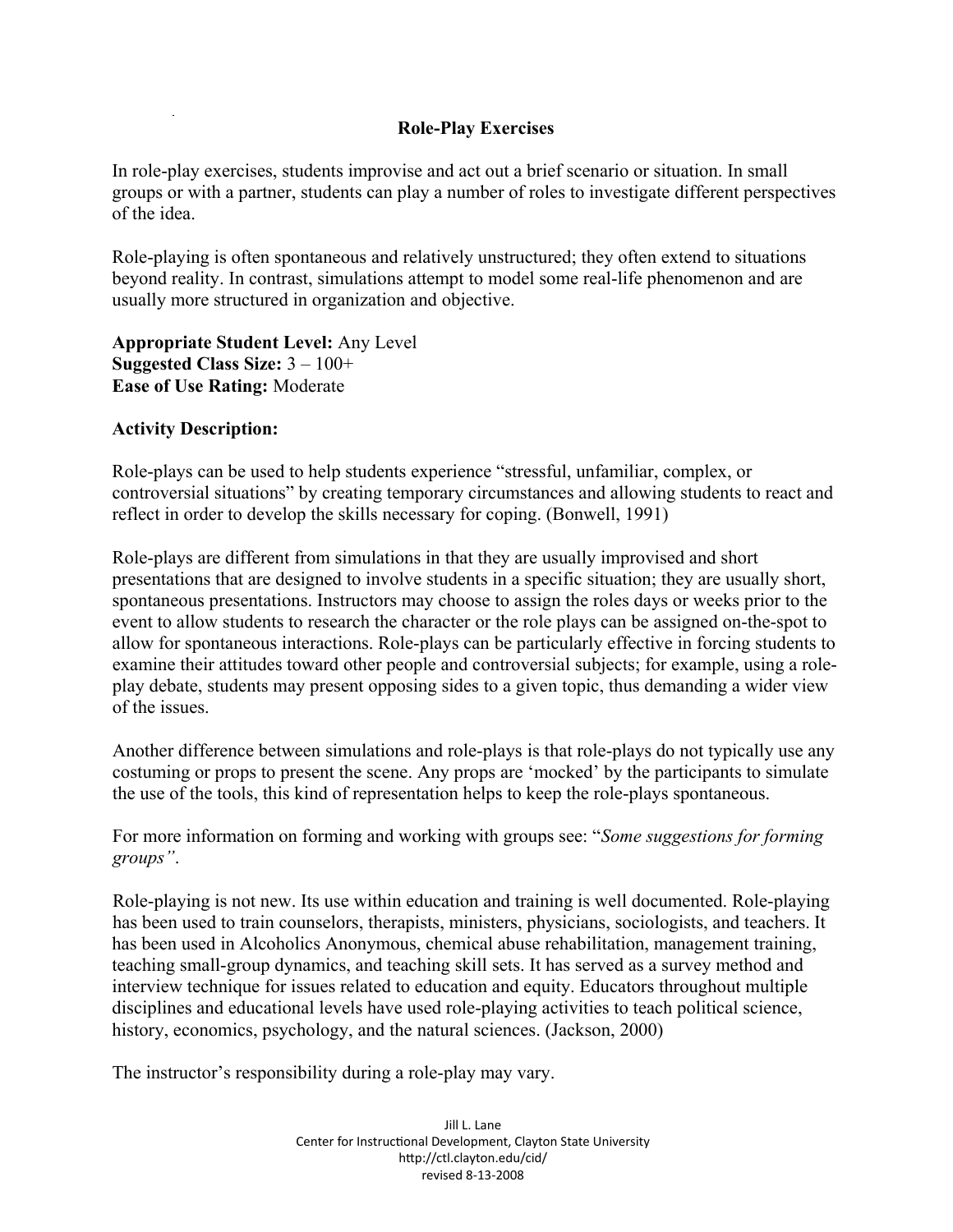- Provide background details by giving specific information about the character or the setting to help create the scene
- Define the roles, characters or scenario
- Discuss the goals and objectives of the activity to involve the audience and create a need to learn.
- Facilitate and direct the role play to assure the goals are being met
- Help the audience evaluate and summarize the major factors of the role-play.

Assessment can be conducted in a number of ways. Students can be evaluated on their participation in the role plays and subsequent discussion, how effectively they can state their position, background knowledge, accuracy of information presented and how effectively they defend their position

"Role-playing is a bridging educational model for the sciences. It spans the full scale from the interdependence that typifies industrial work and independent research (individuals in a group retain their individuality but agree to become mutually dependent in achieving a goal) to the partners approach that of necessity characterizes some of the beginning labs in the sciences. As a bridge, it allows students to explore management roles, specialist roles, and small-group communication dynamics, including how to reach a consensus without alienation. Students are encouraged to examine research or development work situations without the high risks that accompany the roles in the professional world. Students cannot be laid off from the course!" (Jackson, 2000)

Role-Play Simulations in the Lesson Plan

Lesson plans using role play and focusing on an aesthetic dilemma typically include four steps:

- 1. Introduction. Teachers introduce a particular aesthetic concept, for example, some aspect of beauty, censorship, or interpretation. A scenario containing an aesthetic dilemma focusing on that concept is described.
- 2. Small-group work. Guided by open-ended questions students have an opportunity to explore different points of view and discuss how particular interested parties might react in the dilemma. In one class period, teachers assign roles to small groups. The group helps one member prepare to play "their" character by developing arguments and supportive evidence. It is conceivable that small-group activities be bypassed if students seem prepared to improvise roles or if limited time is available.
- 3. Large-group work. Role-play characterization is introduced here. Roles could be assigned at this point, or previously arranged roles discussed in the small groups could be played out. The audience may participate if their input would be advantageous.
- 4. Conclusion. Students benefit from a chance to internalize the class activity by reviewing how the discussion and role play related to the original concept. Responding to questions at the end of class either through a journal or class discussion is helpful." (Venable, 2001)